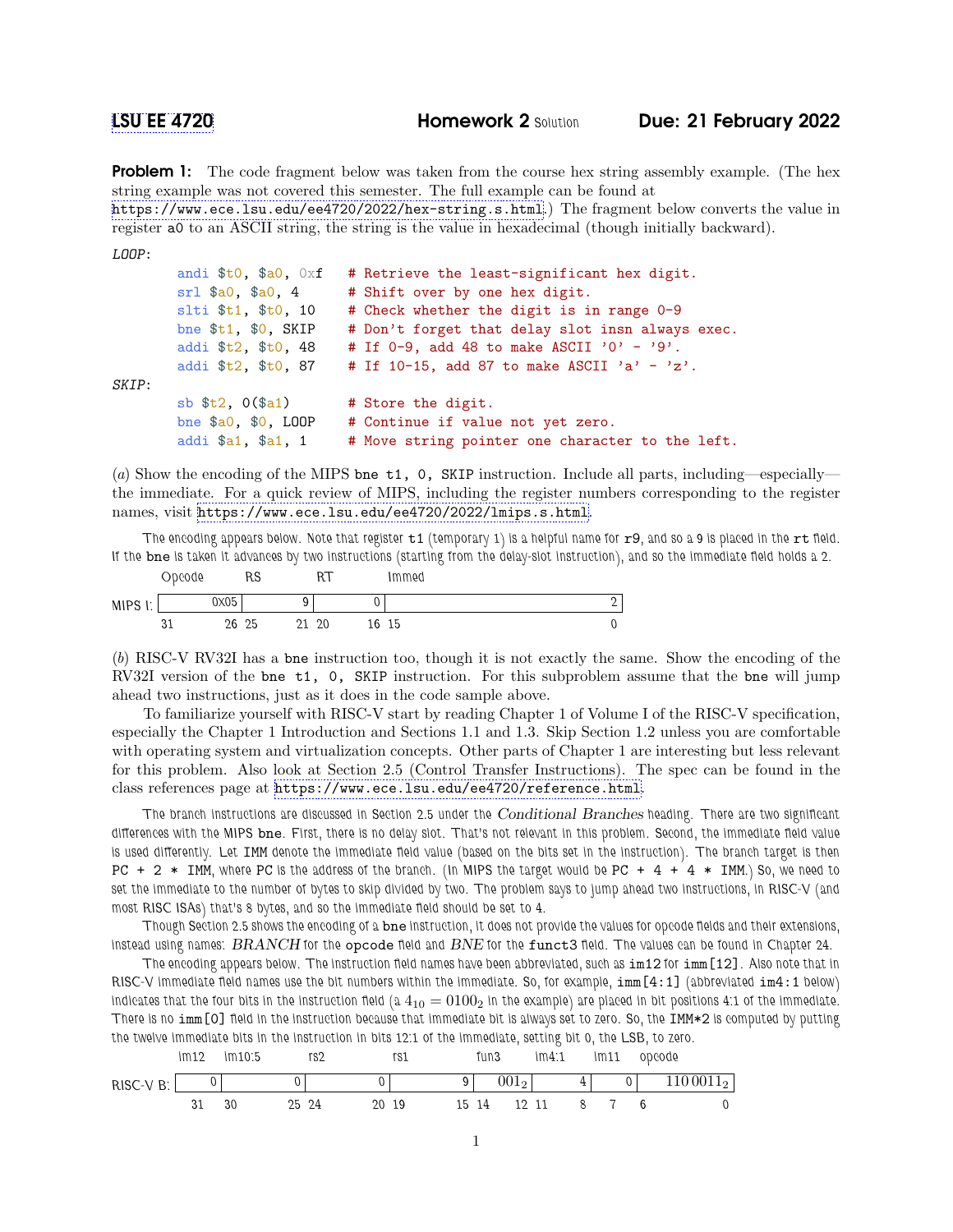(c) Consider the four-instruction sequence from the code above:

```
slti t_1, t_0, t_1 , t_1 , t_2 and t_3 whether the digit is in range 0-9
bne t_1, 0, SKIP # Don't forget that delay slot insn always exec.
addi t_2, t_0, 48 # If 0-9, add 48 to make ASCII '0' - '9'.
addi t2, t0, 87 # If 10-15, add 87 to make ASCII 'a' - 'z'.
```
SKIP:

Re-write this sequence in RISC-V RV32I, and take advantage of RISC-V branch behavior to reduce this to three instructions (plus possibly one more instruction before the loop). For this problem one needs to focus on RISC-V branch behavior. Assume that the RISC-V slti and addi instructions are identical to their MIPS counterparts at the assembly language level. It is okay to retain the MIPS register names. Hint: One change needs to be made for correctness, another for efficiency.

Solution appears below. Before the loop is entered the  $addi$  instruction sets  $t6$  to 10, a constant that will come in handy. Inside the loop the four MIPS instructions are replaced by three RISC-V instructions. First, the slti is no longer necessary because RISC-V has a blt (branch less than). The blt itself checks whether t0 is less than 10 (which is in t6). Using the blt to do the comparison is the efficiency change mentioned in the hint. Because RISC-V lacks delay slots the addi  $t2,t0,48$  had to be moved before the blt. That's the correctness change mentioned in the hint. Notice that RISC-V has register names that are similar to MIPS, such as t0-t6 for caller-save (temporary) registers.

# Instruction inserted before the loop to put 10 into register t6. addi t6, zero, 10 LOOP: # These instructions replace the four MIPS instructions. addi t2, t0, 48  $\#$  Convert assuming t0 in range 0-9.. blt t0,  $t6$ , SKIP  $#$ .. if that's correct, branch.. addi t2,  $t0$ , 87  $\#$ .. otherwise convert assuming a-f. SKIP: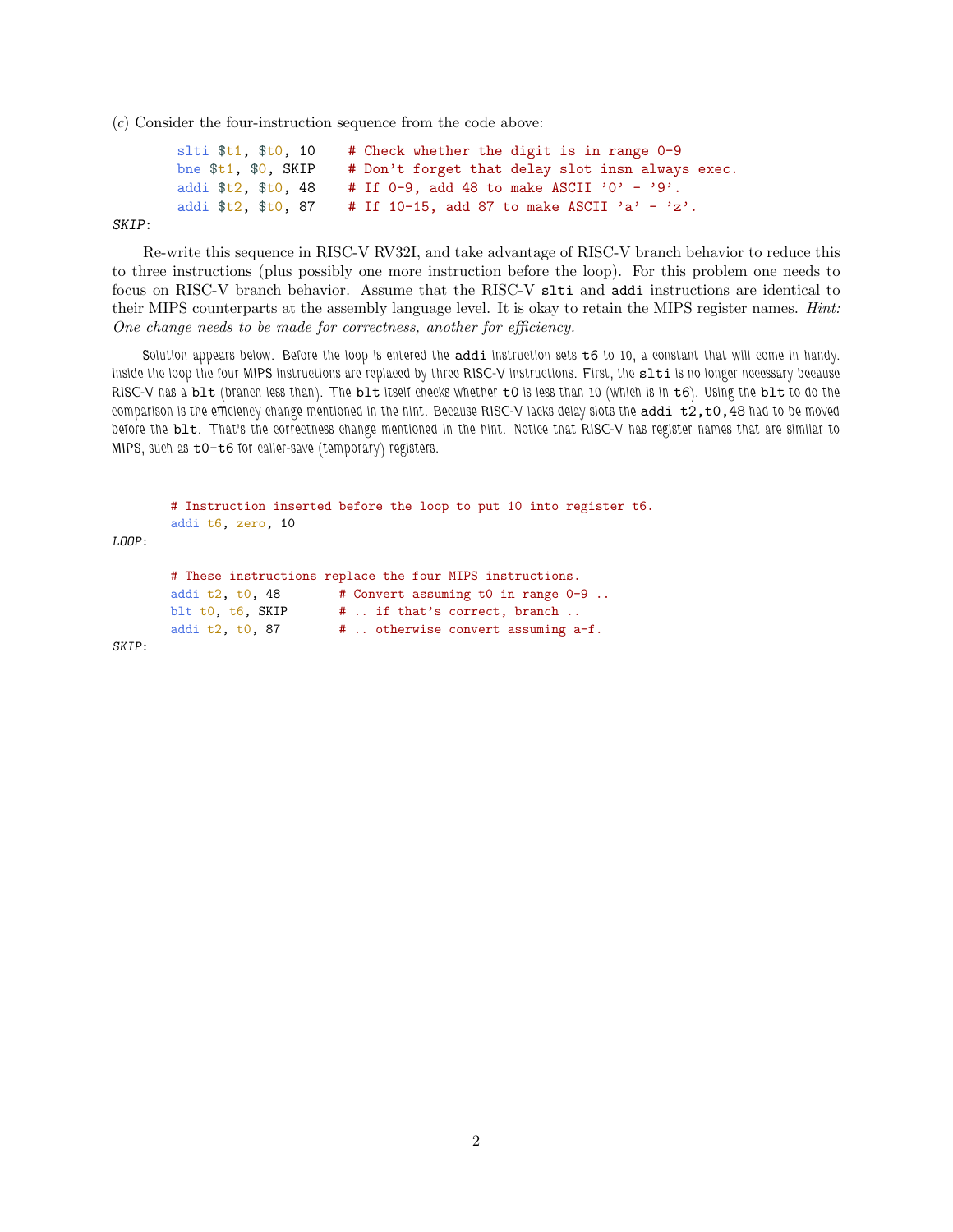**Problem 2:** Note: The following problem was assigned in each of the last six years, and its solution is available. DO NOT look at the solution unless you are lost and can't get help elsewhere. Even in that case just glimpse. Appearing below are **incorrect** executions on the illustrated implementation. For each one explain why it is wrong and show the correct execution.



(a) Explain error and show correct execution.

| # Cycle        |  |                | 0 1 2 3 4 5 6 7 |  |  |
|----------------|--|----------------|-----------------|--|--|
| 1w r2, 0(r4)   |  | IF ID EX ME WB |                 |  |  |
| add r1, r2, r7 |  |                | IF ID EX ME WB  |  |  |

The add depends on the lw through r2, and for the illustrated implementation the add has to stall in ID until the lw reaches WB.

| # Cycle        |  |                |  | 0 1 2 3 4 5 6 7       | SOLUTION |
|----------------|--|----------------|--|-----------------------|----------|
| 1w r2, 0(r4)   |  | IF ID EX ME WB |  |                       |          |
| add r1, r2, r7 |  |                |  | IF ID $--->$ EX ME WB |          |

(b) Explain error and show correct execution.

| # Cycle          |                |  |  | 0 1 2 3 4 5 6 7   |  |
|------------------|----------------|--|--|-------------------|--|
| add r1, r2, r3   | IF ID EX ME WB |  |  |                   |  |
| $1w$ r1, $0(r4)$ |                |  |  | IF ID -> EX ME WB |  |

There is no need for a stall because the  $1w$  writes  $r1$ , it does not read  $r1$ .

```
# Cycle 0 1 2 3 4 5 6 7 SOLUTION
add r1, r2, r3 IF ID EX ME WB
\ln r1, O(r4) IF ID EX ME WB
```